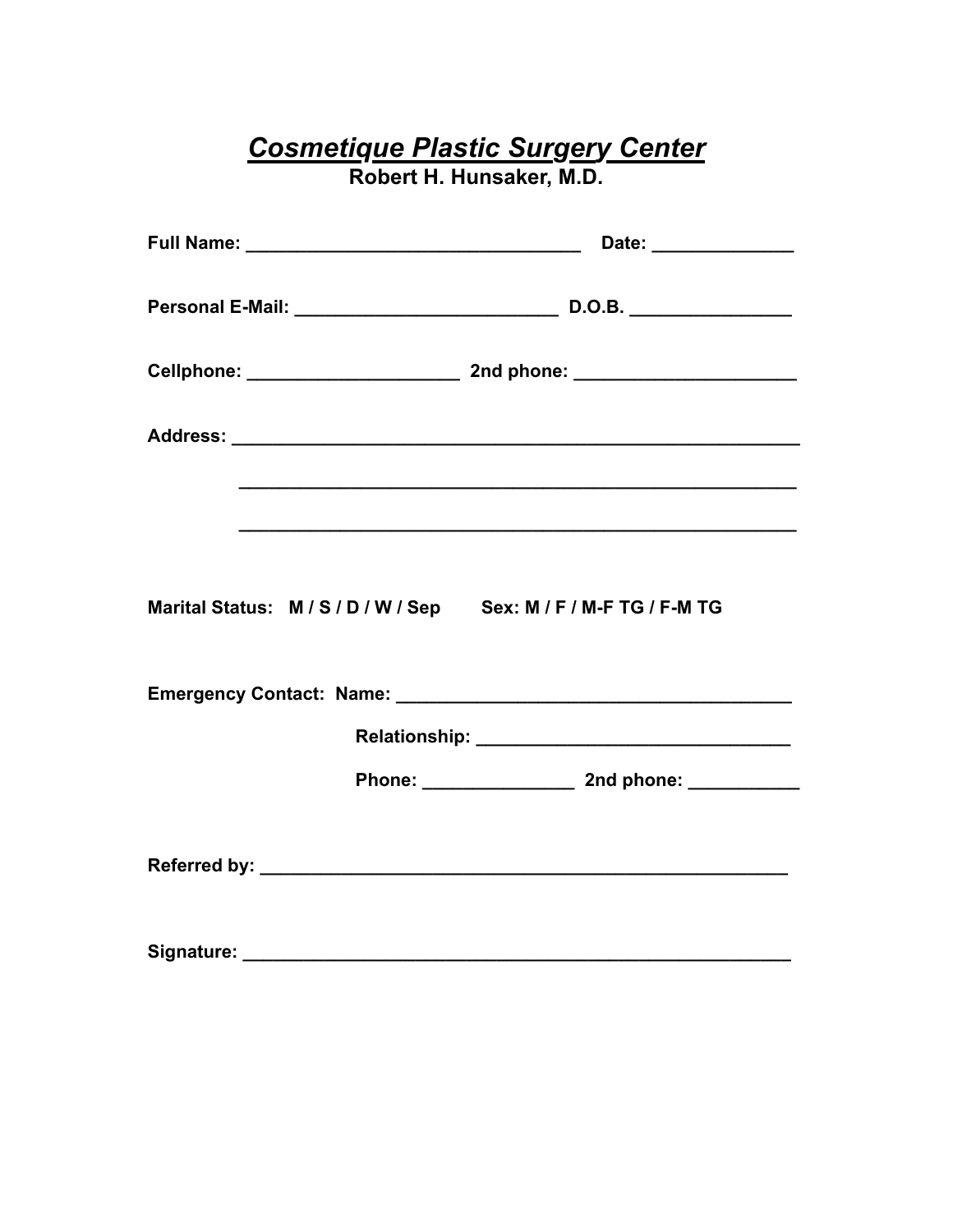## *Cosmetique Plastic Surgery Center*

**Medical/Surgical History**

| <u> 1989 - Johann John Harry Harry Harry Harry Harry Harry Harry Harry Harry Harry Harry Harry Harry Harry Harry H</u> |  |  |
|------------------------------------------------------------------------------------------------------------------------|--|--|
|                                                                                                                        |  |  |
|                                                                                                                        |  |  |
|                                                                                                                        |  |  |
|                                                                                                                        |  |  |
| Have you EVER had any of the following?:                                                                               |  |  |
| Asthma ___ Stroke___ Glaucoma ___ Diabetes ___ Skin cancer ___                                                         |  |  |
| Cataracts ____ High blood pressure ___ Heart murmur ___ Cancer ___                                                     |  |  |
| Irregular/fast heartbeat ___ Heart attack ___ Seizures ___                                                             |  |  |
| Excessive bleeding ____ Hepatitis/Liver disease ___ Thyroid ___                                                        |  |  |
| HIV __ Dry eyes __ Psychiatric care __                                                                                 |  |  |
| Is there any family history of breast cancer? Y/N                                                                      |  |  |

**Signature: \_\_\_\_\_\_\_\_\_\_\_\_\_\_\_\_\_\_\_\_\_\_\_\_\_\_\_\_\_\_\_\_\_\_\_\_\_\_\_\_\_\_\_\_\_\_\_\_**